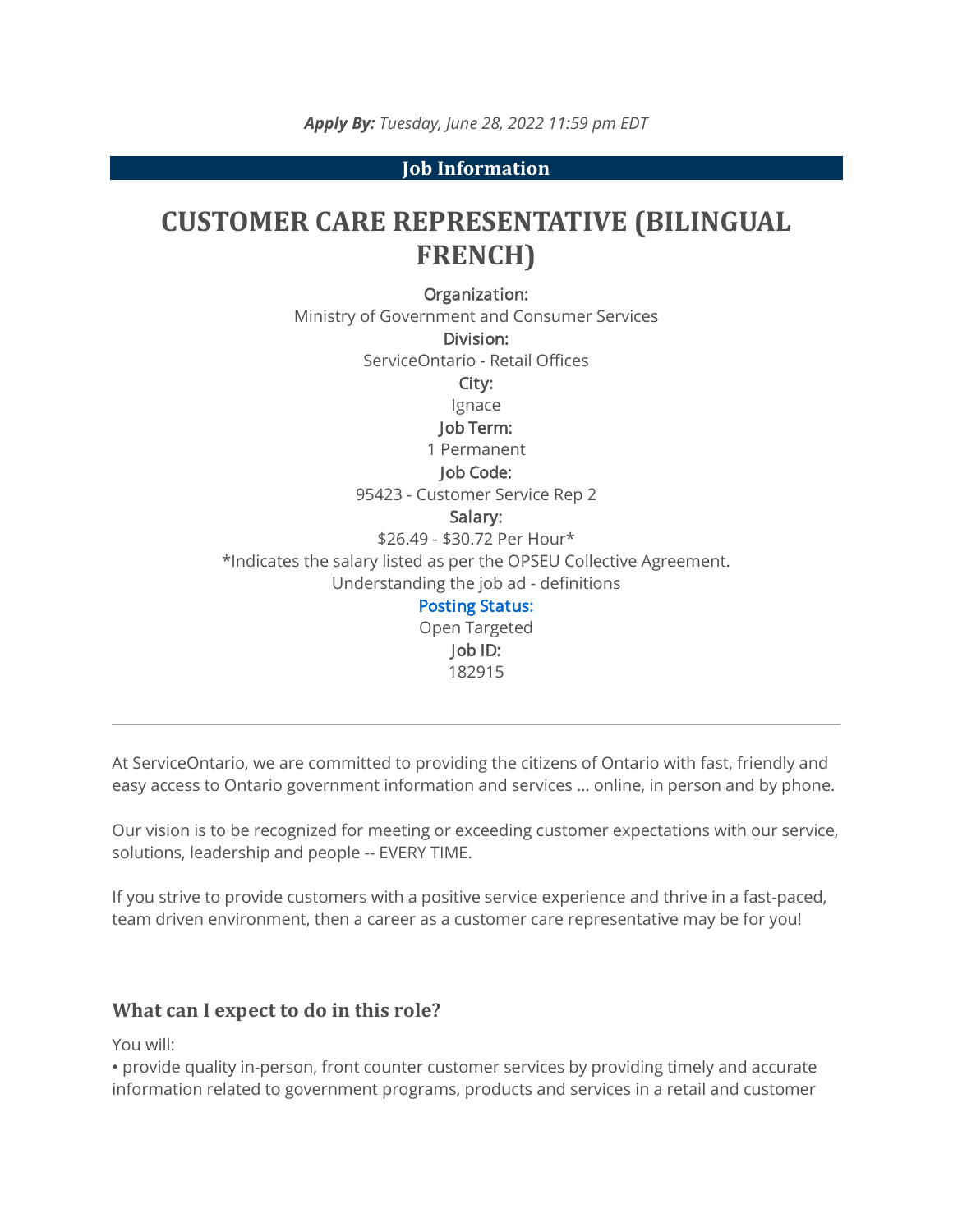service oriented environment;

• provide interpretation of guidelines, directives and procedures;

• provide guidance and support to customers in completing documents and forms, and in the use of public access workstations (i.e., online small business registration);

• provide guidance and support to customers experiencing problems accessing or obtaining specialized information, and refer to the appropriate program area or organization for resolution;

• process business and individual customer transactions, determining that eligibility requirements are met and obtaining required documents;

• collect and process payments, issuing refunds, and reconcile payments with transactions;

• maintain files and electronic database systems;

• produce a variety of reports and correspondence.

#### Note:

• Entry level applicants may be hired at the Customer Service Representative 2 Training (CSR - 2T) level;

• Starting salary for the CSR - 2T level: \$24.85 per hour.

## **How do I qualify?**

Mandatory:

• You must possess oral French language skills at the advanced level. Your proficiency level will be confirmed before hire.

Customer Service and Communication Skills:

• You have experience providing in-person, front counter customer service responding to inquiries, providing advice and information, and resolving customer issues in a high-volume environment.

• You are a clear, concise oral communicator and can ask appropriate questions to better understand customer inquiries before responding.

• You have written communication skills to prepare correspondence.

• You have exceptional interpersonal skills to interact with the public and resolve customer complaints.

Problem Solving and Analytical Skills: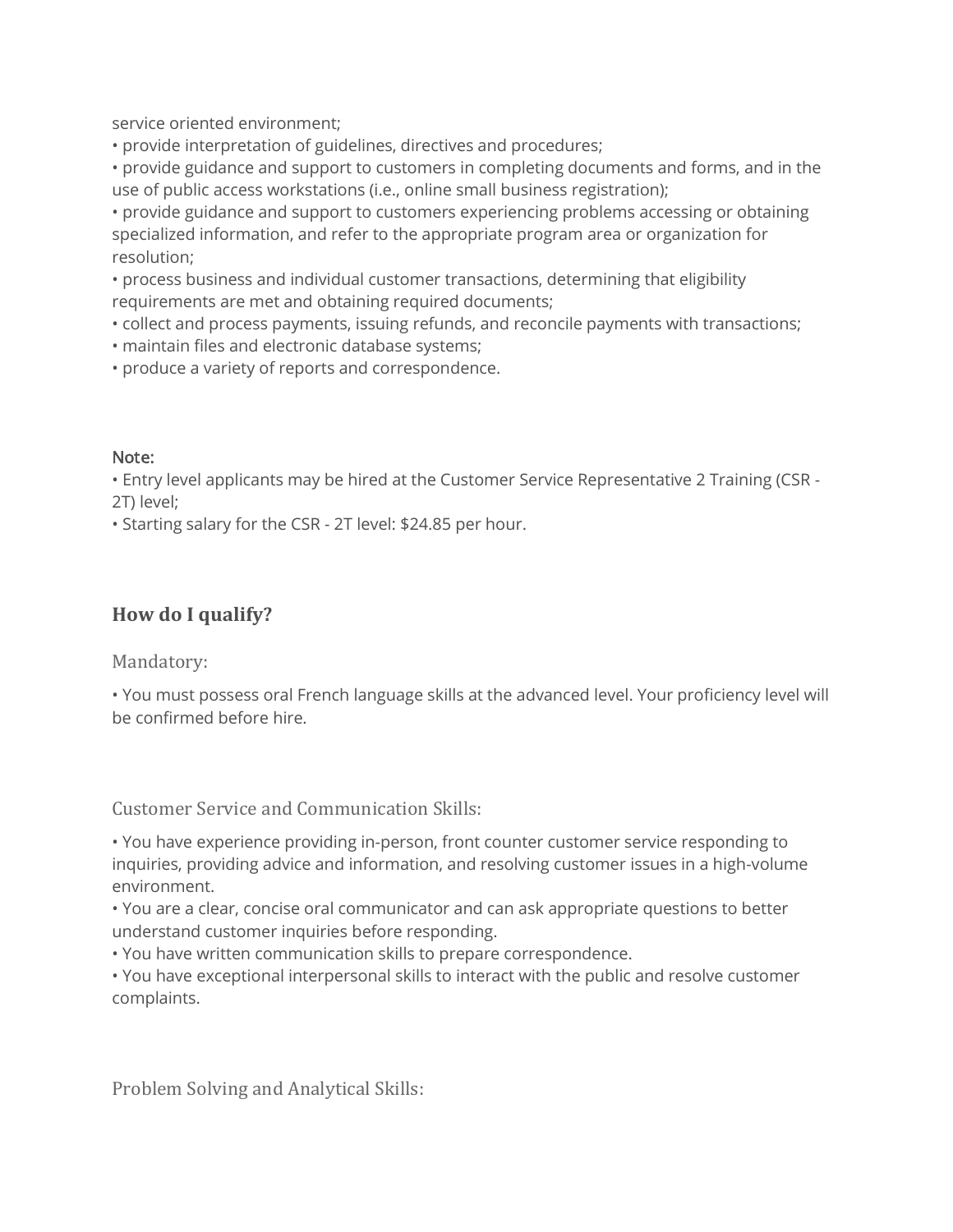• You have demonstrated analytical and problem solving skills to probe for information, assess situations and determine appropriate course of action.

• You can effectively analyze information to determine the underlying needs of the customer beyond those that may have been initially expressed.

• You demonstrate judgement and tact when interacting with customers.

Collaboration and Organizational Skills:

• You have flexibility and collaboration skills to effectively work in a team-driven environment and ensure that operational requirements are being met.

• You can interact with other team members to discuss varying points of views, ideas and opinions to help make decisions.

• You have planning and organization skills to organize and prioritize workloads.

Relevant Knowledge:

• You have general knowledge of government services and programs at the municipal, provincial, and federal level.

• You have demonstrated ability to reference, research and apply relevant legislation, regulations and guidelines (e.g. where applicable, Freedom of Information and Privacy Act, Citizenship and Immigration Canada guidelines, etc.) in order to support the accurate completion of forms and transactions.

Financial and Administrative Skills:

• You have experience handling cash, and operating cash registers and point of sale machines to process monetary transactions.

• You can accurately calculate fees, collect money, balance floats, prepare deposits and reports.

• You have administrative skills and can accurately maintain filing systems.

Computer Skills:

• You are proficient with word processing, spreadsheet, database, email and internet applications.

• You have experience using computers (i.e. Intranet, Internet, databases, and electronic manuals) to research, retrieve and summarize information.

### OPS Commitment to diversity, inclusion, accessibility, and anti- racism: We are committed to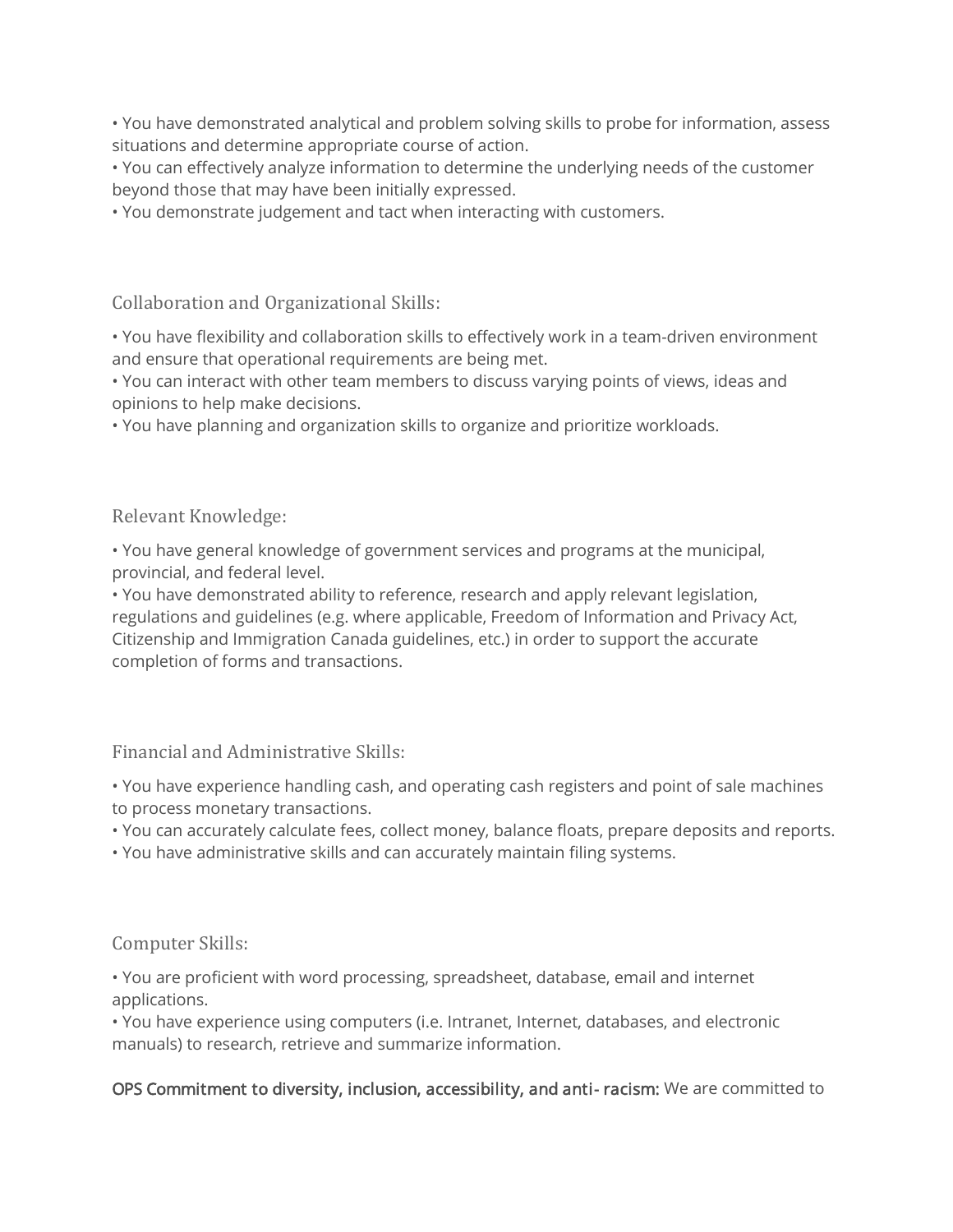build a workforce that reflects the communities we serve and to promote a diverse, anti-racist, inclusive, accessible, merit-based, respectful and equitable workplace.

We invite all interested individuals to apply and encourage applications from people with disabilities, Indigenous, Black, and racialized individuals, as well as people from a diversity of ethnic and cultural origins, sexual orientations, gender identities and expressions.

Visit the [OPS Anti-Racism Policy](https://www.ontario.ca/page/ontario-public-service-anti-racism-policy) and theOPS [Diversity and Inclusion Blueprint](https://www.ontario.ca/page/ops-inclusion-diversity-blueprint) pages to learn more about the OPS commitment to advance racial equity, accessibility, diversity, and inclusion in the public service.

We offer employment accommodation across the recruitment process and all aspects of employment consistent with the requirements of Ontario's [Human Rights Code.](http://www.ohrc.on.ca/en/ontario-human-rights-code) Refer to the application instructions below if you require a disability-related accommodation.

#### **Additional Information**

#### Address:

• 1 Bilingual Permanent - Full Time, Hwy 17 & Hwy 599, Ignace, North Region, Criminal Record Check

#### Compensation Group:

Ontario Public Service Employees Union Understanding the job ad - definitions [Schedule:](https://www.ontario.ca/page/careers-job-ad-definitions)

3.7 Category: Customer and Client Services Posted on: Tuesday, June 7, 2022 Note:

#### • [This ad is also available in French.](https://intra.ejobs.careers.gov.on.ca/Preview.aspx?Language=French&JobID=182915)

• In accordance with the Ontario Public Service (OPS), Employment Screening Checks Policy (ESCP), the top candidate(s) may be required to undergo a security screening check. Refer to the above to determine the screening checks that are required for this position.

Required security screening checks along with your written consent, will be sent to the Transition and Security Office (TSO), Talent Development Branch, Talent and Leadership Division to evaluate the results. If applicable, the TSO, with your written consent, will request and obtain any additional employment screening checks that were not obtained directly by you.

A record under the Criminal Code and/or other federal offence record(s) does not automatically mean you will be ineligible for the position. The employment screening check(s) will only be reviewed and evaluated by the TSO for the purpose of making a security clearance decision. The details of an individual's employment screening check(s)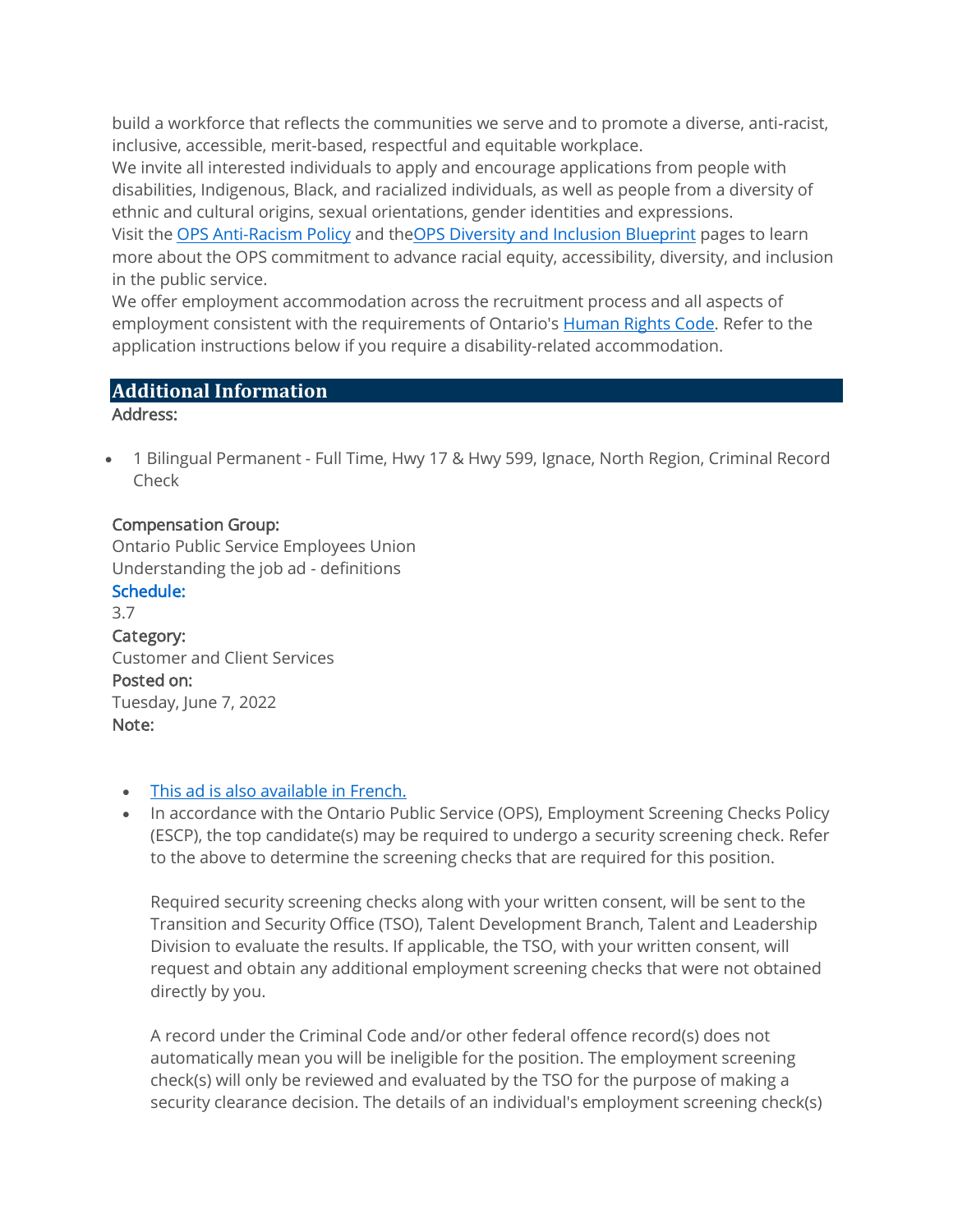will be considered in specific relation to the duties and responsibilities of the position being filled. Employment screening check records will be maintained by the TSO and kept strictly confidential.

- Entry level applicants may be hired at the Customer Service Representative 2 Training (CSR - 2T) level. Salary for the Customer Service Representative 2 Training is \$24.85 per hour.
- E-MG-182915/22

### **How to apply:**

- 1. You must apply online by visiting [www.ontario.ca/careers.](http://www.ontario.ca/careers) You must enter the job id number in the Job ID search field to locate the job ad.
- 2. Your cover letter and resume combined should not exceed five (5) pages. For tips and tools on how to write a concise cover letter and resume, review the Writing a Cover Letter [and Resume: Tips, Tools and Resources.](https://www.gojobs.gov.on.ca/Docs/OPSCoverLetterandResumeWritingGuide.pdf)
- 3. Customize your cover letter and resume to the qualifications listed on the job ad. Using concrete examples, you must show how you demonstrated the requirements for this job. We rely on the information you provide to us.
- 4. Read the [job description](https://intra.ejobs.careers.gov.on.ca/PDR.aspx?Language=English&JobID=182915) to make sure you understand this job.
- 5. OPS employees are required to quote their WIN EMPLOYEE ID number when applying.
- 6. If you require a disability related accommodation in order to participate in the recruitment process, please [Contact Us](https://www.gojobs.gov.on.ca/ContactUs.aspx) to provide your contact information. Recruitment Services staff will contact you within 48 hours.

Please be advised that the results of this competition may be used to form an eligibility list of qualified candidates to potentially fill future vacancies represented by the Ontario Public Service Employees Union (OPSEU). In accordance with the Collective Agreement, eligibility lists are shared with OPSEU representatives. By applying to this competition, you are providing consent that your name may be shared with OPSEU representatives.

All external applicants (including former employees of the Ontario Public Service) applying to a competition in a ministry or Commission public body must disclose (either in the cover letter or resume) previous employment with the Ontario Public Service. Disclosure must include positions held, dates of employment and any active restrictions as applicable from being rehired by the Ontario Public Service. Active restrictions can include time and/or ministryspecific restrictions currently in force, and may preclude a former employee from being offered a position with the Ontario Public Service for a specific time period (e.g. one year), or from being offered a position with a specific ministry (either for a pre-determined time period or indefinitely). The circumstances around an employee's exit will be considered prior to an offer of employment.

Remember: The deadline to apply is Tuesday, June 28, 2022 11:59 pm EDT. Late applications will not be accepted.

We thank you for your interest. Only those selected for further screening or an interview will be contacted.